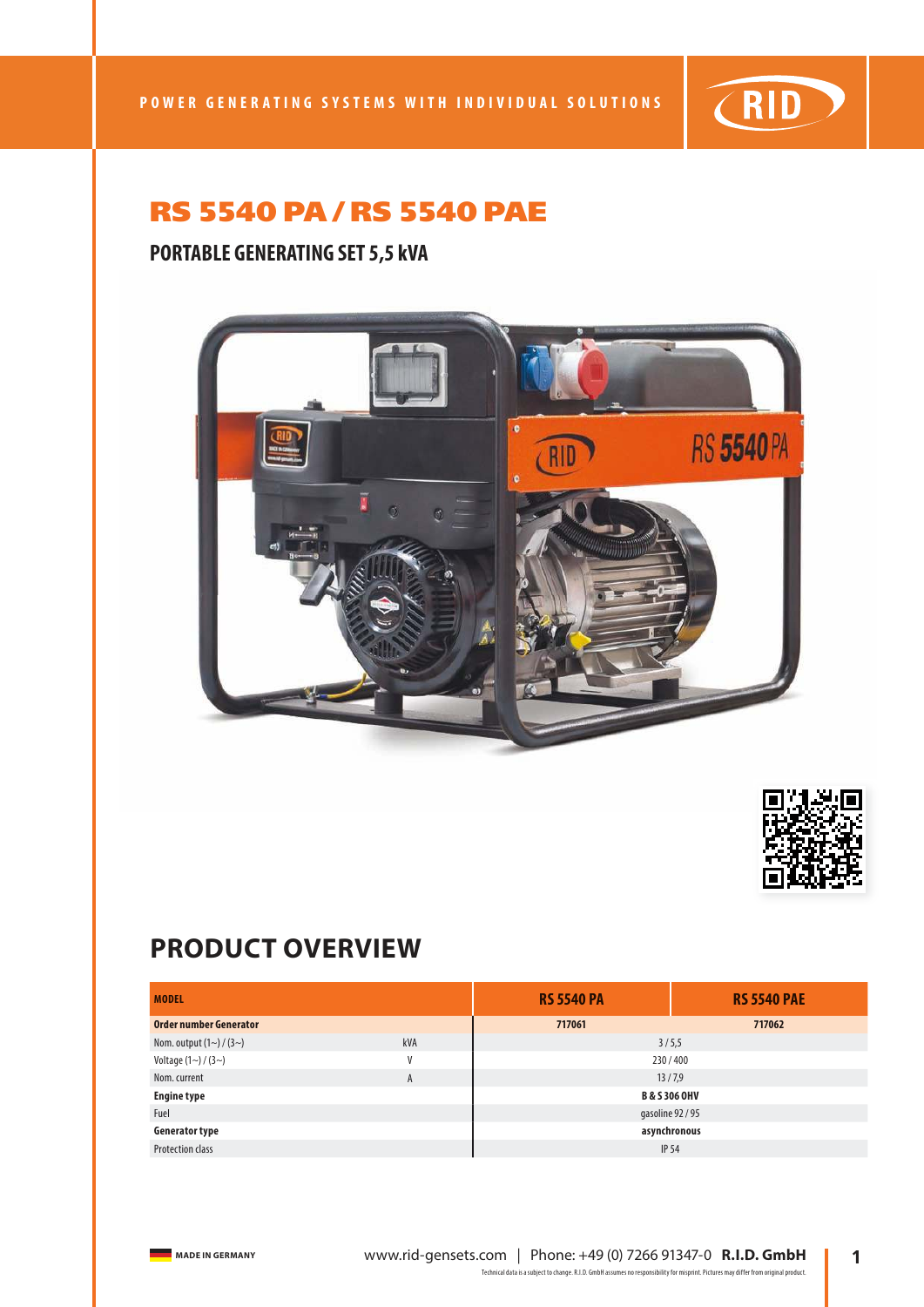

#### **PORTABLE GENERATING SET 5,5 kVA**







# **TECHNICAL DATA**



#### **ENGINE TYPE**

| <b>MODEL</b>                           |       | <b>RS 5540 PA</b>        | <b>RS 5540 PAE</b> |  |
|----------------------------------------|-------|--------------------------|--------------------|--|
| <b>Engine type</b>                     |       | <b>B &amp; S 306 OHV</b> |                    |  |
| Cylinder                               |       | 1                        |                    |  |
| Rotational-speed range                 | rpm   | 3000                     |                    |  |
| Fuel                                   |       | gasoline 92 / 95         |                    |  |
| 0il                                    |       | <b>SAE 15W 40</b>        |                    |  |
| Engine oil volume                      |       | 1,1                      |                    |  |
| Engine output                          | kW    | 7,1                      |                    |  |
| Cooling system                         |       | air                      |                    |  |
| Fuel tank capacity                     |       | 16                       |                    |  |
| Hand starter (H) / electr. starter (E) |       | H<br>H/E                 |                    |  |
| Fuel consumption load 100%             | 1/h   | 2,93                     |                    |  |
| Noise level                            | dB(A) | 71                       |                    |  |

#### **GENERATOR TYPE**

| <b>MODEL</b>            |              | <b>RS 5540 PA</b> | <b>RS 5540 PAE</b> |
|-------------------------|--------------|-------------------|--------------------|
| <b>Generator type</b>   |              | asynchronous      |                    |
| Nom. output $(1~)(3~)$  | kVA          | 3/5,5             |                    |
| Voltage $(1~)(3~)$      | $\mathsf{V}$ | 230/400           |                    |
| Nom. current            | A            | 13/7,9            |                    |
| Frequency               | Hz           | 50                |                    |
| <b>Protection class</b> |              | <b>IP 54</b>      |                    |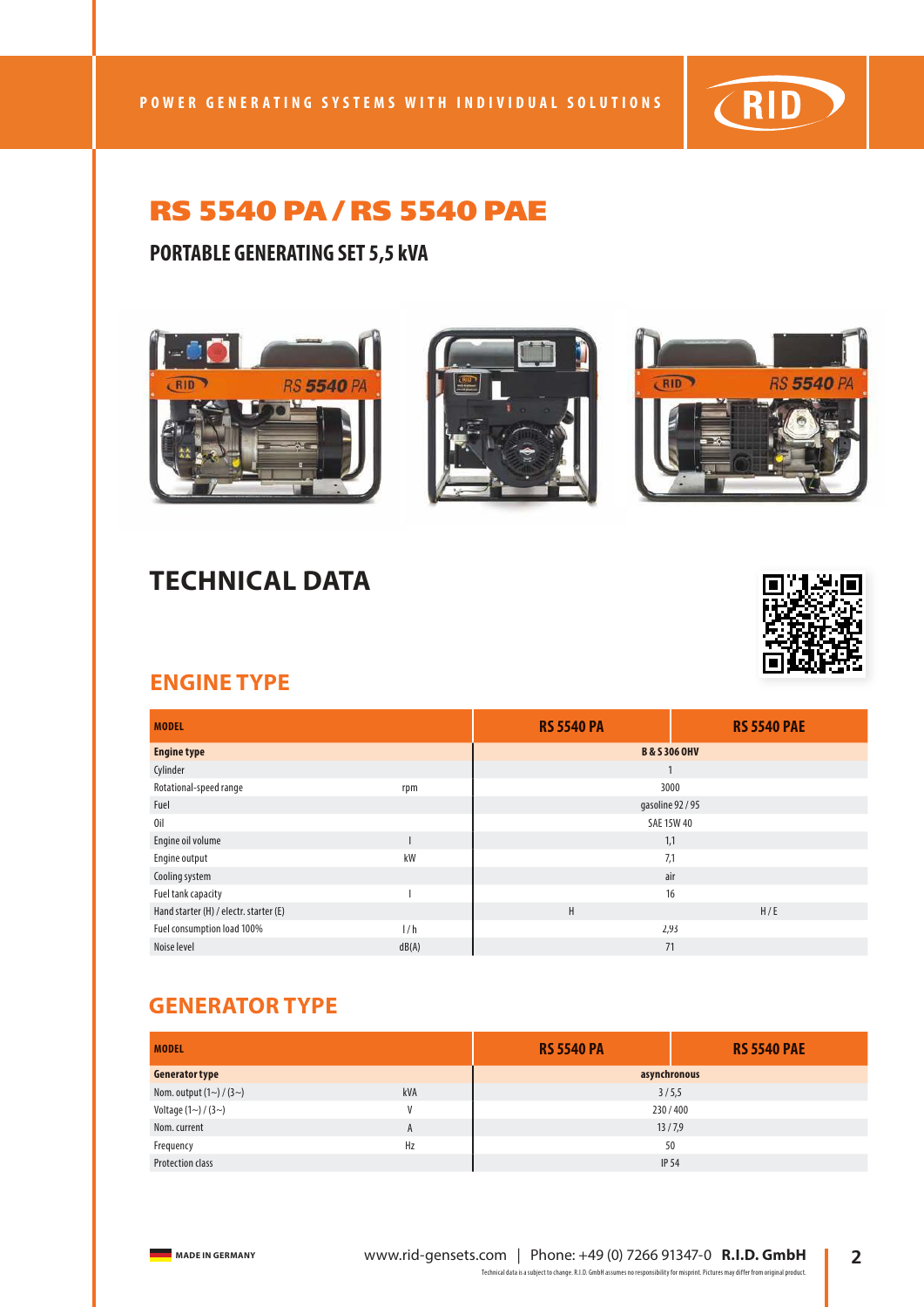

## **PORTABLE GENERATING SET 5,5 kVA**





## **DIMENSIONS**

| <b>MODEL</b>           |    | <b>RS 5540 PA</b> | <b>RS 5540 PAE</b> |
|------------------------|----|-------------------|--------------------|
| Order number Generator |    | 717061            | 717062             |
| Length (L)             | mm | 775               |                    |
| Width (W)              | mm | 570               |                    |
| Height (H)             | mm | 580               |                    |
| Weight                 | kq | 87                |                    |
| Tank capacity          |    | 16                |                    |